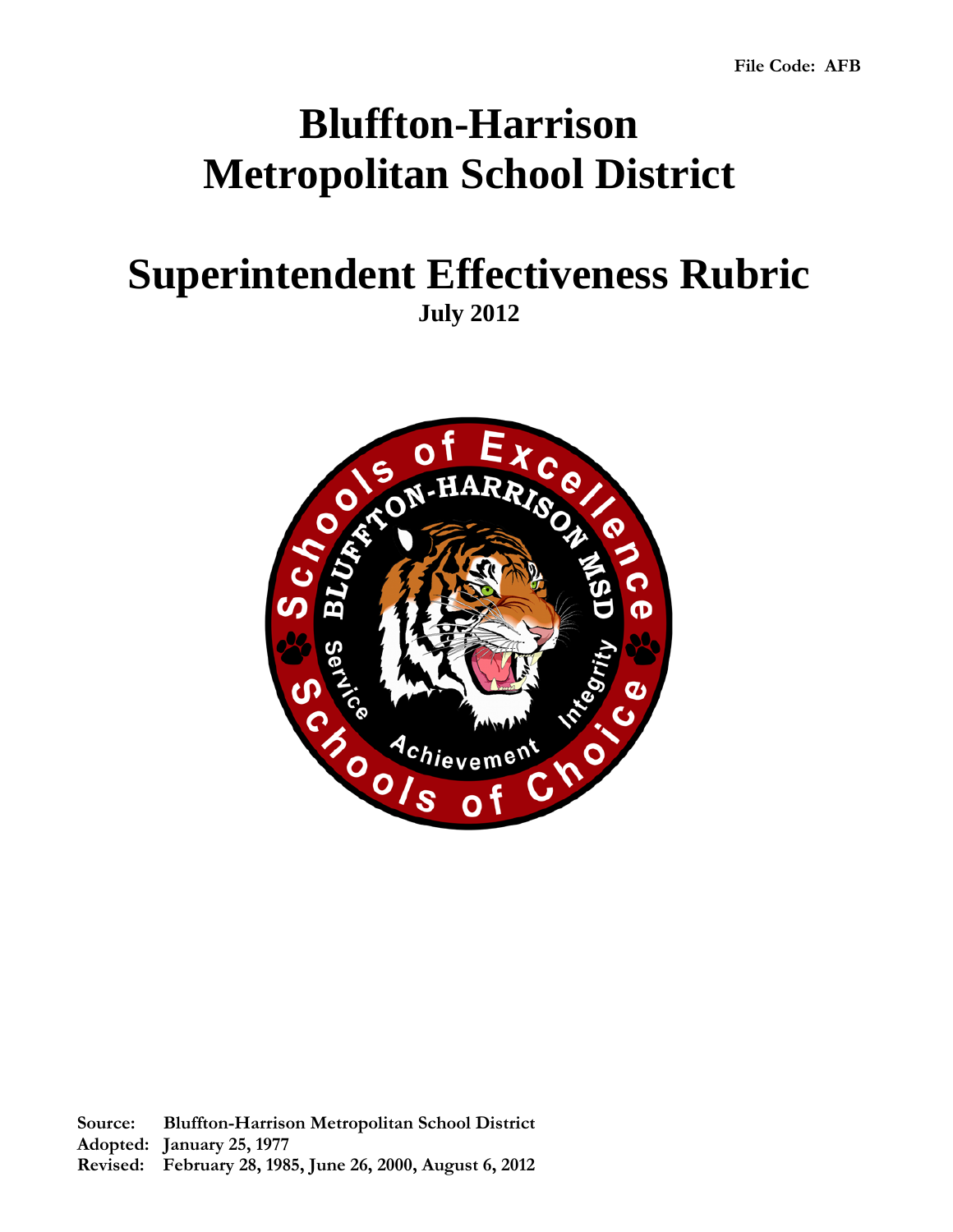### **BHMSD Superintendent Evaluation Rubric**

|                  | <b>Indicator</b>                                                                                                                          | <b>Highly Effective (4)</b>                                                                                                                                                                                                                                                                                                                                                          | <b>Effective</b> (3)                                                                                                                                                                                                                                        | <b>Improvement</b><br>Necessary (2)                                                                                                                                                                                                                         | Ineffective (1)                                                                                                                                                                                                 |
|------------------|-------------------------------------------------------------------------------------------------------------------------------------------|--------------------------------------------------------------------------------------------------------------------------------------------------------------------------------------------------------------------------------------------------------------------------------------------------------------------------------------------------------------------------------------|-------------------------------------------------------------------------------------------------------------------------------------------------------------------------------------------------------------------------------------------------------------|-------------------------------------------------------------------------------------------------------------------------------------------------------------------------------------------------------------------------------------------------------------|-----------------------------------------------------------------------------------------------------------------------------------------------------------------------------------------------------------------|
|                  |                                                                                                                                           |                                                                                                                                                                                                                                                                                                                                                                                      | 1.0 Human Capital Manager - The superintendent uses the role of human capital manager to drive                                                                                                                                                              |                                                                                                                                                                                                                                                             |                                                                                                                                                                                                                 |
|                  |                                                                                                                                           | improvements in building leader effectiveness and student achievement.                                                                                                                                                                                                                                                                                                               |                                                                                                                                                                                                                                                             |                                                                                                                                                                                                                                                             |                                                                                                                                                                                                                 |
| 1.1              | <b>The</b><br>superintendent<br>effectively<br>recruits, hires,<br>assigns, and<br>retains school<br>leaders.                             | The superintendent<br>consistently considers an<br>administrator's effectiveness<br>as the primary factor when<br>recruiting, hiring, assigning,<br>or retaining the leader and<br>monitors the effectiveness of<br>the personnel process utilized<br>throughout the school<br>corporation.                                                                                          | The superintendent<br>consistently considers<br>an administrator's<br>effectiveness as the<br>primary factor when<br>recruiting, hiring,<br>assigning, or retaining<br>the leader.<br>The superintendent<br>consistently considers<br>school or corporation | The superintendent<br>occasionally considers an<br>administrator's<br>effectiveness as the<br>primary factor when<br>recruiting, hiring,<br>assigning, or retaining the<br>leader.<br>The superintendent<br>occasionally considers<br>school or corporation | The superintendent<br>rarely considers an<br>administrator's<br>effectiveness when<br>recruiting, hiring,<br>assigning, or<br>retaining the leader.<br>The superintendent<br>does not consider<br>school or     |
|                  |                                                                                                                                           | The superintendent<br>consistently considers school<br>or corporation goals when<br>making personnel decisions.                                                                                                                                                                                                                                                                      | goals when making<br>personnel decisions.                                                                                                                                                                                                                   | goals when making<br>personnel decisions.                                                                                                                                                                                                                   | corporation goals<br>when making<br>personnel decisions.                                                                                                                                                        |
| 1.2              | The<br>superintendent<br>creates a<br>professional<br>development<br>system for school<br>leaders based on<br>proficiencies and<br>needs. | The superintendent has<br>developed a system of job-<br>embedded professional<br>development that<br>differentiates training and<br>implementation based on<br>individual administrator<br>needs.<br>The superintendent uses data<br>from performance<br>evaluations to assess<br>proficiencies and identify<br>priority needs to support and<br>retain effective<br>administrators. | Some effort has been<br>made to differentiate<br>and embed professional<br>development to meet<br>the needs of individual<br>administrators.                                                                                                                | The superintendent is<br>aware of the<br>differentiated needs of<br>administrators, but<br>professional<br>development is only<br>embedded in meetings at<br>this time, rather than<br>incorporating the use of<br>collaboration, study<br>teams, etc.      | Professional<br>development is<br>typically "one size<br>fits all," and there is<br>little or no evidence<br>of recognition of<br>individual<br>administrator needs.                                            |
| $\overline{1.3}$ | <b>The</b><br>superintendent<br>identifies and<br>mentors emerging<br>leaders to assume<br>key leadership<br>responsibilities.            | The superintendent has<br>identified and mentored<br>multiple administrators or<br>instructional personnel who<br>have assumed administrative<br>positions and/or<br>administrative<br>responsibilities.                                                                                                                                                                             | The superintendent has<br>identified and mentored<br>at least one emerging<br>leader to assume<br>leadership<br>responsibility in an<br>instructional leadership<br>role or at an<br>administrative level,<br>with positive results.                        | The superintendent has<br>provided some training to<br>an emerging school<br>leader or administrator,<br>who has the potential to<br>independently assume a<br>leadership role.                                                                             | There is no<br>evidence of effort to<br>develop any<br>leadership skills in<br>others.<br>Persons under the<br>superintendent's<br>direction are unable<br>or unwilling to<br>assume added<br>responsibilities. |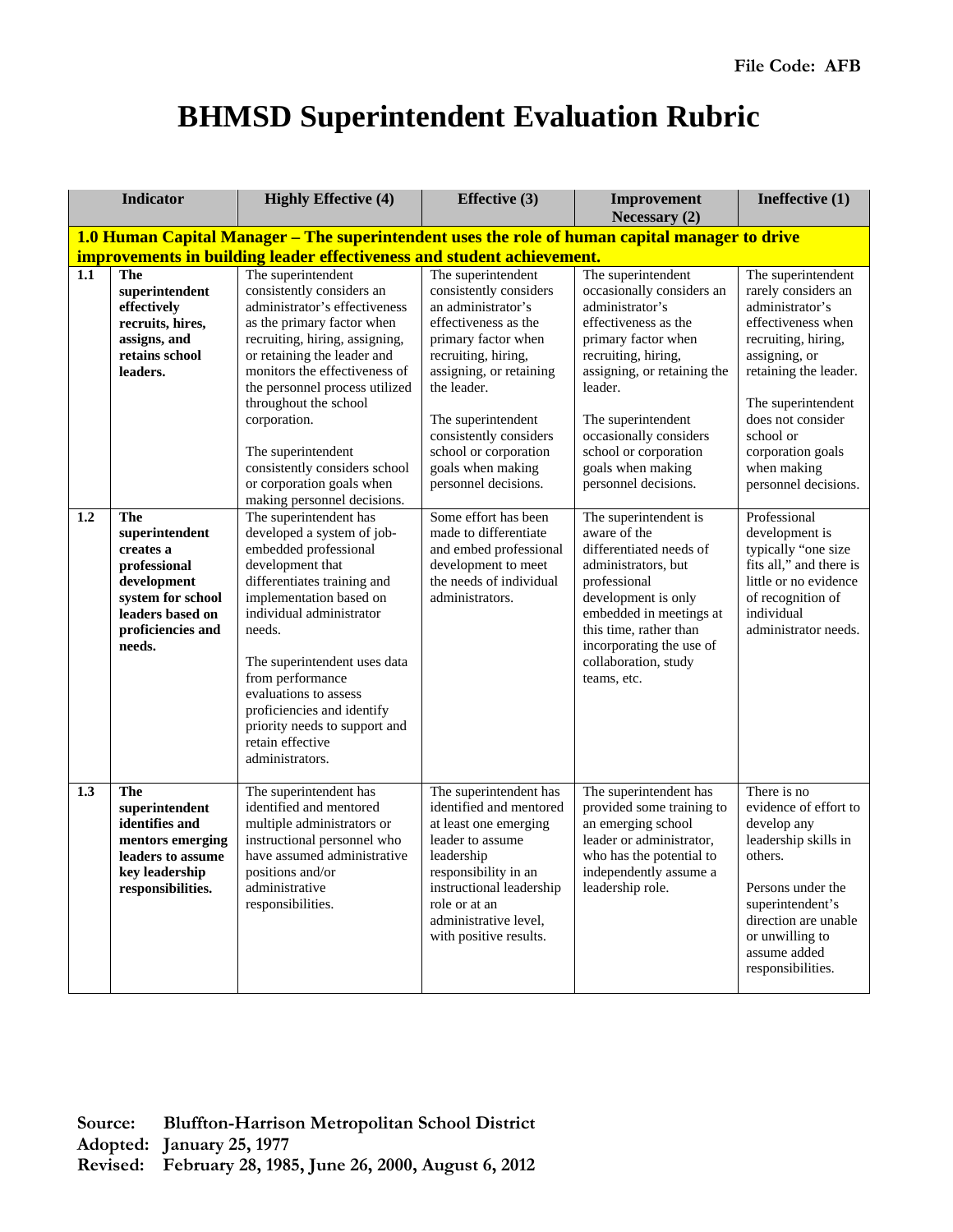|                  | <b>Indicator</b>                                                                                                                                                                                        | <b>Highly Effective (4)</b>                                                                                                                                                                                                                                                                                                                                                                                                                                                                                                                                                                                        | <b>Effective (3)</b>                                                                                                                                                                                                                                                                                                                                                                  | Improvement<br><b>Necessary (2)</b>                                                                                                                                                                                                                     | Ineffective (1)                                                                                                                                                             |
|------------------|---------------------------------------------------------------------------------------------------------------------------------------------------------------------------------------------------------|--------------------------------------------------------------------------------------------------------------------------------------------------------------------------------------------------------------------------------------------------------------------------------------------------------------------------------------------------------------------------------------------------------------------------------------------------------------------------------------------------------------------------------------------------------------------------------------------------------------------|---------------------------------------------------------------------------------------------------------------------------------------------------------------------------------------------------------------------------------------------------------------------------------------------------------------------------------------------------------------------------------------|---------------------------------------------------------------------------------------------------------------------------------------------------------------------------------------------------------------------------------------------------------|-----------------------------------------------------------------------------------------------------------------------------------------------------------------------------|
| 1.4              | The<br>superintendent<br>provides evidence<br>of delegation and<br>trust in<br>subordinate<br>leaders.                                                                                                  | Employees throughout the<br>corporation are empowered<br>in formal and informal ways.<br>Instructional personnel<br>participate in the facilitation<br>of meetings and exercise<br>leadership in committees and<br>task forces; other employees,<br>including noncertified,<br>exercise appropriate authority<br>and assume leadership roles<br>where appropriate.<br>The climate of trust and<br>delegation in the school<br>corporation contributes<br>directly to the identification<br>and empowerment of the next<br>generation of leadership.                                                                | There is a clear pattern<br>of delegated decisions,<br>with authority to match<br>responsibility at every<br>level in the school<br>corporation.<br>The relationship of<br>authority and<br>responsibility and<br>delegation of authority<br>is clear in personnel<br>documents, such as<br>evaluations, and also in<br>the daily conduct of<br>meetings and<br>corporation business. | The superintendent<br>sometimes delegates, but<br>also maintains decision-<br>making authority that<br>could be delegated to<br>others.                                                                                                                 | The superintendent<br>does not afford<br>subordinates the<br>opportunity or<br>support to develop<br>or to exercise<br>independent<br>judgment.                             |
| $\overline{1.5}$ | The<br>superintendent<br>provides formal<br>and informal<br>feedback to<br>the administrative<br>team with the<br>exclusive purpose<br>of improving<br>individual and<br>organizational<br>performance. | The superintendent uses a<br>variety of creative ways to<br>provide positive and<br>corrective feedback to the<br>administrative team.<br>The entire corporation<br>reflects the superintendent's<br>focus on accurate, timely,<br>and specific recognition.<br>The superintendent balances<br>individual recognition with<br>team and corporation-wide<br>recognition.<br>Corrective and positive<br>feedback is linked to<br>corporation goals and both<br>the superintendent and<br>administrative team can cite<br>examples of where feedback<br>is used to improve individual<br>and corporation performance. | The superintendent<br>provides formal<br>feedback to the<br>administrative team that<br>is consistent with the<br>corporation's personnel<br>policies, and provides<br>informal feedback to<br>reinforce<br>effective/highly<br>effective performance<br>and highlight the<br>strengths of the<br>administrative team.                                                                | The superintendent<br>adheres to the<br>corporation's personnel<br>policies in providing<br>formal feedback to the<br>administrative team,<br>although the feedback is<br>just beginning to provide<br>details that improve<br>corporation performance. | Formal feedback to<br>the administrative<br>team is nonspecific.<br>Informal feedback<br>to the<br>administrative team<br>is rare, nonspecific,<br>and not<br>constructive. |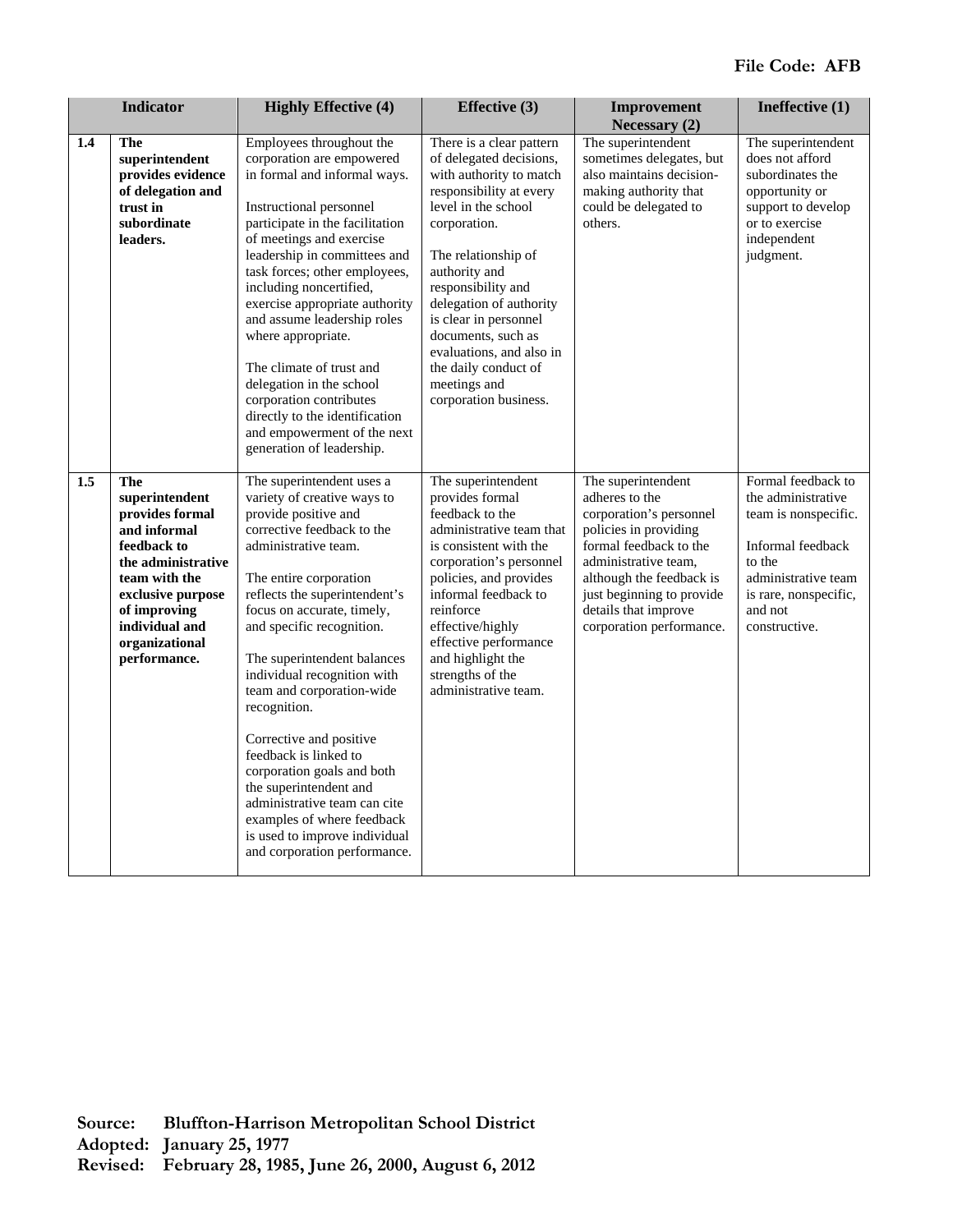|     | <b>Indicator</b>                                                                                                                               | <b>Highly Effective (4)</b>                                                                                                                                                                                                                                                                                                                                                                                                                                                                                                                                                                                                                                                               | <b>Effective (3)</b>                                                                                                                                                                                                                                                                                                                                                                                                                                                                                          | Improvement                                                                                                                                                                                                                             | Ineffective (1)                                                                                                                                                                                                                                                                                                                                                                                                                     |
|-----|------------------------------------------------------------------------------------------------------------------------------------------------|-------------------------------------------------------------------------------------------------------------------------------------------------------------------------------------------------------------------------------------------------------------------------------------------------------------------------------------------------------------------------------------------------------------------------------------------------------------------------------------------------------------------------------------------------------------------------------------------------------------------------------------------------------------------------------------------|---------------------------------------------------------------------------------------------------------------------------------------------------------------------------------------------------------------------------------------------------------------------------------------------------------------------------------------------------------------------------------------------------------------------------------------------------------------------------------------------------------------|-----------------------------------------------------------------------------------------------------------------------------------------------------------------------------------------------------------------------------------------|-------------------------------------------------------------------------------------------------------------------------------------------------------------------------------------------------------------------------------------------------------------------------------------------------------------------------------------------------------------------------------------------------------------------------------------|
|     |                                                                                                                                                | 2.0 Instructional Leadership – The superintendent acutely focuses on effective teaching and learning,                                                                                                                                                                                                                                                                                                                                                                                                                                                                                                                                                                                     |                                                                                                                                                                                                                                                                                                                                                                                                                                                                                                               | Necessary (2)                                                                                                                                                                                                                           |                                                                                                                                                                                                                                                                                                                                                                                                                                     |
|     |                                                                                                                                                | possesses a deep and comprehensive understanding of best instructional practices, and continuously                                                                                                                                                                                                                                                                                                                                                                                                                                                                                                                                                                                        |                                                                                                                                                                                                                                                                                                                                                                                                                                                                                                               |                                                                                                                                                                                                                                         |                                                                                                                                                                                                                                                                                                                                                                                                                                     |
|     |                                                                                                                                                | promotes activities that contribute to the academic success of all students.                                                                                                                                                                                                                                                                                                                                                                                                                                                                                                                                                                                                              |                                                                                                                                                                                                                                                                                                                                                                                                                                                                                                               |                                                                                                                                                                                                                                         |                                                                                                                                                                                                                                                                                                                                                                                                                                     |
| 2.1 | <b>The</b><br>superintendent<br>demonstrates the<br>use of student<br>achievement data<br>to make<br>instructional<br>leadership<br>decisions. | The superintendent can<br>specifically document<br>examples of decisions in<br>teaching, assignment,<br>curriculum, assessment, and<br>intervention that have been<br>made on the basis of data<br>analysis.<br>The superintendent has<br>coached school<br>administrators to improve<br>their data analysis skills.                                                                                                                                                                                                                                                                                                                                                                      | The superintendent<br>uses multiple data<br>sources, including state,<br>corporation, school,<br>and classroom<br>assessments, and has at<br>least three years of<br>data.<br>The superintendent<br>systematically<br>examines data at the<br>subscale level to find<br>strengths and<br>challenges.<br>The superintendent<br>empowers teaching and<br>administrative staff to<br>determine priorities<br>from data.<br>Data insights are<br>regularly the subject of<br>faculty meetings and<br>professional | The superintendent is<br>aware of state,<br>corporation, and school<br>results and has discussed<br>those results with staff.<br>but has not linked<br>specific decisions to the<br>data.                                               | The superintendent<br>is unaware of or<br>indifferent to the<br>data.                                                                                                                                                                                                                                                                                                                                                               |
| 2.2 | The<br>superintendent<br>demonstrates<br>evidence of<br>student<br>improvement<br>through student<br>achievement<br>results.                   | A consistent record of<br>improved student<br>achievement exists on<br>multiple indicators of student<br>success.<br>Student success occurs not<br>only on the overall averages,<br>but in each group of<br>historically disadvantaged<br>students.<br>Explicit use of previous data<br>indicates that the<br>superintendent has focused<br>on improving performance.<br>In areas of previous success,<br>the superintendent<br>aggressively identifies new<br>challenges, moving<br>proficient performance to the<br>exemplary level.<br>Where new challenges<br>emerge, the superintendent<br>highlights the need, creates<br>effective interventions, and<br>reports improved results. | development sessions.<br>The superintendent<br>reaches the targeted<br>performance goals for<br>student achievement.<br>The average of the<br>student population<br>improves, as does the<br>achievement of each<br>group of students that<br>has previously been<br>identified as needing<br>improvement.                                                                                                                                                                                                    | Some evidence of<br>improvement exists, but<br>there is insufficient<br>evidence of changes in<br>leadership, teaching, and<br>curriculum that will<br>create the improvements<br>necessary to achieve<br>student performance<br>goals. | Indifferent to the<br>data, the<br>superintendent<br>blames students,<br>families, and<br>external<br>characteristics.<br>The superintendent<br>does not believe<br>that student<br>achievement can<br>improve.<br>The superintendent<br>has not taken<br>decisive action to<br>change time,<br>teacher assignment,<br>curriculum,<br>leadership<br>practices, or other<br>variables in order to<br>improve student<br>achievement. |

**Source: Bluffton-Harrison Metropolitan School District Adopted: January 25, 1977**

**Revised: February 28, 1985, June 26, 2000, August 6, 2012**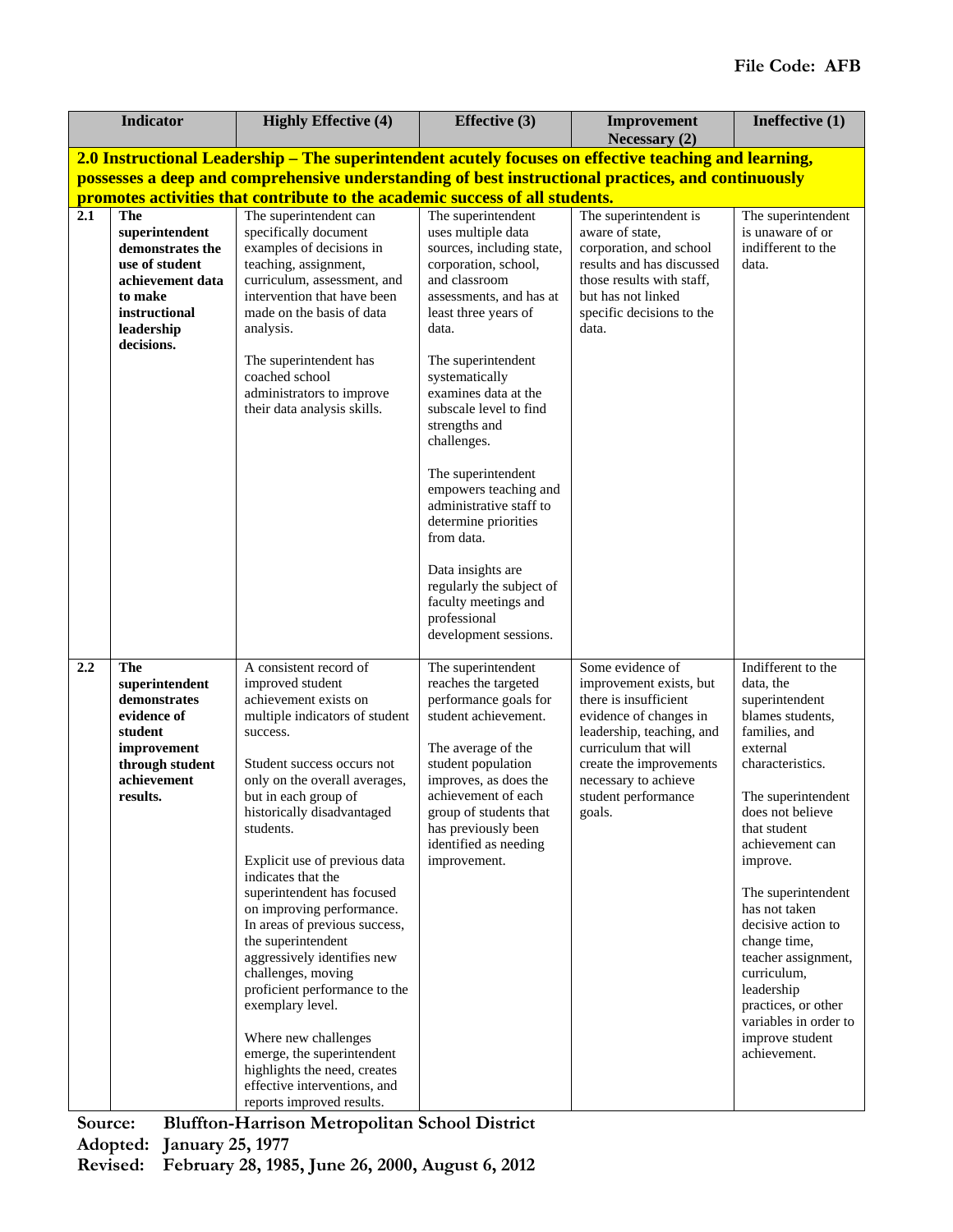| 2.3 | The               | The superintendent has a     | The superintendent      | The superintendent rarely | The superintendent   |
|-----|-------------------|------------------------------|-------------------------|---------------------------|----------------------|
|     | superintendent    | very open and support        | frequently seeks input  | seeks and solicits        | is perceived by      |
|     | actively solicits | seeking attitude towards all | from various            | feedback in matters       | stakeholders as      |
|     | and uses feedback | stakeholders in the school   | stakeholders in matters | related to the            | being top-down       |
|     | and help from all | corporation in regards to    | related to the          | improvement in student    | oriented in all      |
|     | key stakeholders  | matters related to the       | improvement in student  | achievement.              | decisions related to |
|     | in order to drive | improvement in student       | achievement.            |                           | the improvement in   |
|     | student           | achievement.                 |                         |                           | student achievement. |
|     | achievement.      |                              |                         |                           |                      |
|     |                   | The superintendent regularly |                         |                           |                      |
|     |                   | surveys staff and other      |                         |                           |                      |
|     |                   | school community groups in   |                         |                           |                      |
|     |                   | this area regarding their    |                         |                           |                      |
|     |                   | views.                       |                         |                           |                      |
|     |                   |                              |                         |                           |                      |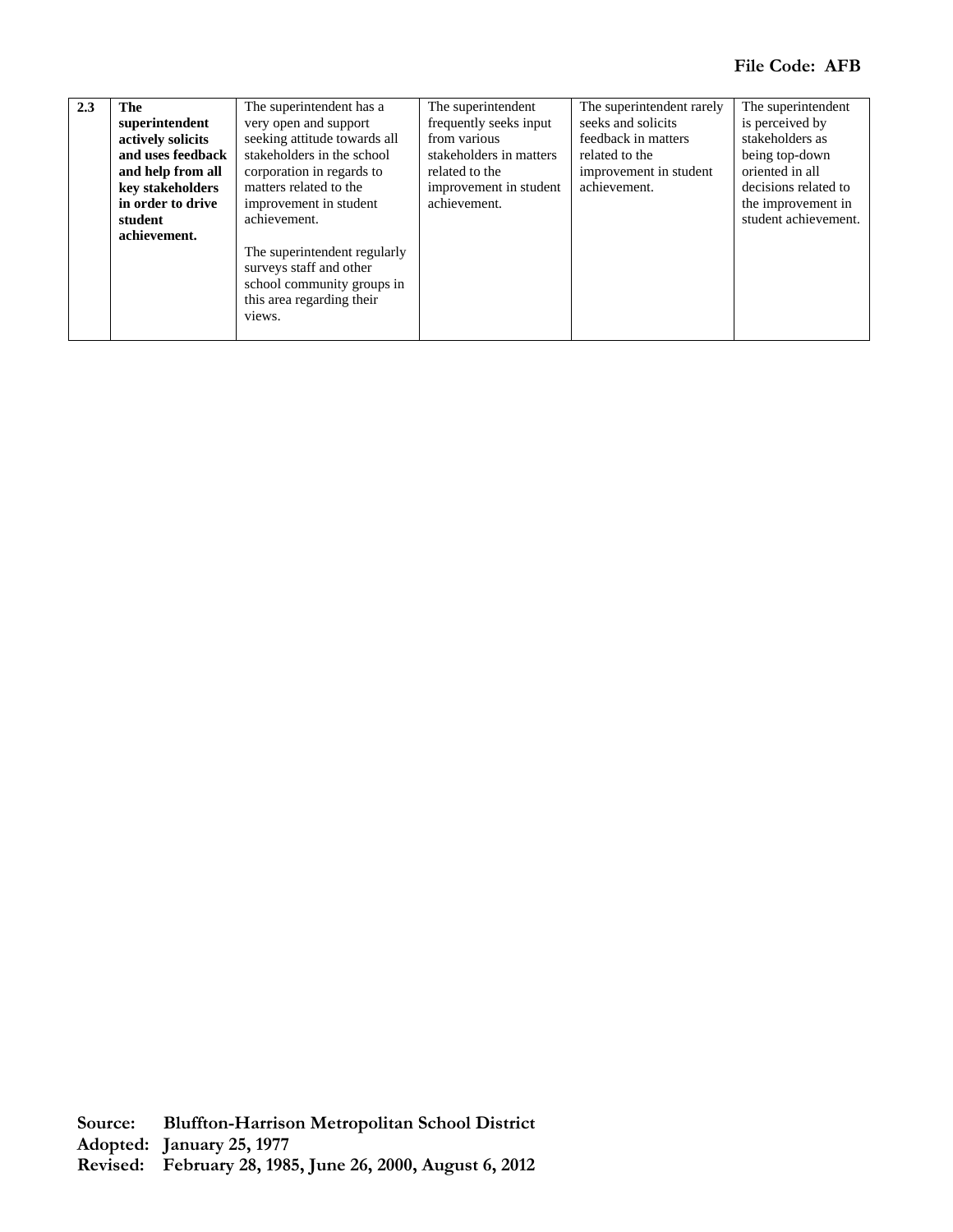|     | <b>Indicator</b>                                                                                                                                                   | <b>Highly Effective (4)</b>                                                                                                                                                                                                                                                                            | <b>Effective</b> (3)                                                                                                                                                                                                                                                               | Improvement<br>Necessary $(2)$                                                                                                                         | Ineffective (1)                                                                                                                                                                           |
|-----|--------------------------------------------------------------------------------------------------------------------------------------------------------------------|--------------------------------------------------------------------------------------------------------------------------------------------------------------------------------------------------------------------------------------------------------------------------------------------------------|------------------------------------------------------------------------------------------------------------------------------------------------------------------------------------------------------------------------------------------------------------------------------------|--------------------------------------------------------------------------------------------------------------------------------------------------------|-------------------------------------------------------------------------------------------------------------------------------------------------------------------------------------------|
|     |                                                                                                                                                                    | 3.0 Personal Behavior – The superintendent models personal behaviors that set the tone for all student and<br>adult relationships in the school corporation.                                                                                                                                           |                                                                                                                                                                                                                                                                                    |                                                                                                                                                        |                                                                                                                                                                                           |
| 3.1 | <b>The</b><br>superintendent<br>models<br>professional,<br>ethical, and<br>respectful behavior<br>at all times and<br>expects the same<br>behavior from<br>others. | The superintendent is an<br>exemplary model of<br>appropriate professional<br>behavior to all and<br>encourages a positive and<br>professional response from<br>all members of the school<br>community.                                                                                                | On a regular basis the<br>superintendent has<br>displayed appropriate<br>and professional<br>responses to members<br>of the school<br>community.                                                                                                                                   | Occasionally the<br>superintendent has not<br>responded to school<br>community members<br>with acceptable levels of<br>professionalism.                | The superintendent<br>does not display and<br>use common<br>courtesy regularly<br>and respectful<br>professional<br>responses when<br>dealing with<br>members of the<br>school community. |
| 3.2 | <b>The</b><br>superintendent<br>organizes time and<br>projects for<br>effective<br>leadership.                                                                     | Personal organization<br>allows the superintendent to<br>consider innovations and be<br>available to engage in<br>leadership activities and<br>collaborate with people at<br>all levels.<br>The superintendent applies<br>project management to<br>systems thinking<br>throughout the<br>organization. | The use of<br>organizational<br>development tools is<br>evident by supporting<br>documentation provided<br>by the superintendent.<br>Project/task<br>accomplishments are<br>publicly celebrated and<br>project challenges are<br>open for input from a<br>wide variety of sources. | Projects are managed<br>using lists of milestones<br>and deadlines, but are<br>infrequently updated.<br>The impact of changes is<br>rarely documented. | Project management<br>is haphazard or<br>absent.<br>There is little or no<br>evidence of lists of<br>milestones and<br>deadlines.                                                         |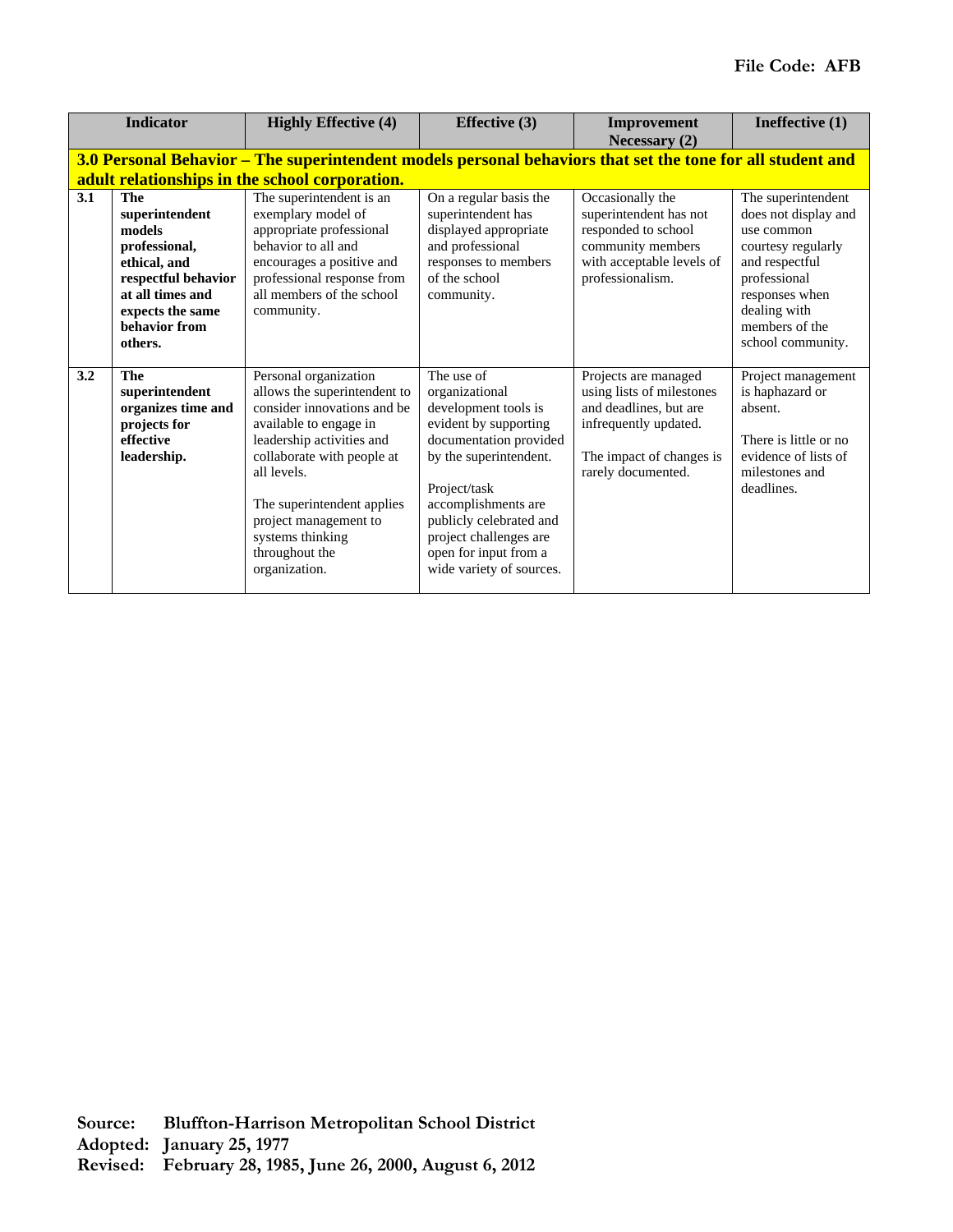|     | <b>Indicator</b>                                                                                                    | <b>Highly Effective (4)</b>                                                                                                                                                                                                                                                                                                                                                                                                                                                                                                                                                                                                                                                                                                            | <b>Effective</b> (3)                                                                                                                                                                                                                                                                                                                                                                                                                                                                                                                                                                                                                                 | Improvement<br>Necessary (2)                                                                                                                                                                                                                                                                                                     | Ineffective (1)                                                                                                                                                                                                                                                                                                                                                                                                                                                |
|-----|---------------------------------------------------------------------------------------------------------------------|----------------------------------------------------------------------------------------------------------------------------------------------------------------------------------------------------------------------------------------------------------------------------------------------------------------------------------------------------------------------------------------------------------------------------------------------------------------------------------------------------------------------------------------------------------------------------------------------------------------------------------------------------------------------------------------------------------------------------------------|------------------------------------------------------------------------------------------------------------------------------------------------------------------------------------------------------------------------------------------------------------------------------------------------------------------------------------------------------------------------------------------------------------------------------------------------------------------------------------------------------------------------------------------------------------------------------------------------------------------------------------------------------|----------------------------------------------------------------------------------------------------------------------------------------------------------------------------------------------------------------------------------------------------------------------------------------------------------------------------------|----------------------------------------------------------------------------------------------------------------------------------------------------------------------------------------------------------------------------------------------------------------------------------------------------------------------------------------------------------------------------------------------------------------------------------------------------------------|
|     |                                                                                                                     | 4.0 Building Relationships - The superintendent builds relationships to ensure that all key stakeholders                                                                                                                                                                                                                                                                                                                                                                                                                                                                                                                                                                                                                               |                                                                                                                                                                                                                                                                                                                                                                                                                                                                                                                                                                                                                                                      |                                                                                                                                                                                                                                                                                                                                  |                                                                                                                                                                                                                                                                                                                                                                                                                                                                |
|     |                                                                                                                     | work effectively with each other to achieve transformative results.                                                                                                                                                                                                                                                                                                                                                                                                                                                                                                                                                                                                                                                                    |                                                                                                                                                                                                                                                                                                                                                                                                                                                                                                                                                                                                                                                      |                                                                                                                                                                                                                                                                                                                                  |                                                                                                                                                                                                                                                                                                                                                                                                                                                                |
| 4.1 | <b>The</b><br>superintendent<br>demonstrates<br>effective<br>communication<br>with parents and<br>community.        | There is clear evidence of<br>parent-centered and<br>community-centered<br>communication, including<br>open forums, focus groups,<br>surveys, personal visits, and<br>effective use of technology.<br>Survey data suggests that<br>parents and community<br>members feel empowered<br>and supportive of<br>educational objectives.<br>The superintendent uses<br>relationships and<br>school/community<br>partnerships to affect<br>community-wide change<br>that improves both the<br>community and work of the<br>school corporation.<br>The superintendent manages<br>an ever broadening portfolio<br>of partnerships and<br>collaborations that support<br>and help to advance the<br>strategic plan of the school<br>corporation. | The superintendent<br>assumes leadership<br>roles in important local<br>organizations (e.g.,<br>serving on boards of<br>directors, chairing<br>important committees<br>or task forces, leading<br>new community<br>initiatives).<br>The superintendent<br>actively and effectively<br>develops community<br>trust in the school<br>corporation through<br>individual parent<br>contact, speaking<br>engagements, town<br>hall meetings, public<br>forums, media outlets,<br>events, and other<br>approaches.<br>The superintendent<br>seeks out and creates<br>new opportunities for<br>meaningful<br>partnerships or<br>collaborative<br>endeavors. | The superintendent<br>occasionally participates<br>in local organizations but<br>does not assume a<br>leadership role in<br>furthering<br>communications.<br>Initiative for<br>communication more<br>regularly comes from<br>outside entities and not<br>from the superintendent.                                                | The superintendent<br>does not identify<br>groups and potential<br>partners within the<br>community.<br>The superintendent<br>fails to ensure that all<br>parental and<br>community<br>involvement<br>activities honor the<br>cultures and<br>traditions of the local<br>community.<br>The superintendent<br>fails to interact with<br>parents and<br>community groups<br>that have a critical<br>role in developing<br>support for the<br>school corporation. |
| 4.2 | The<br>superintendent<br>forges consensus<br>for change and<br>improvement<br>throughout the<br>school corporation. | The superintendent uses<br>effective strategies to<br>achieve a consensus for<br>change and improvement.<br>Guides others through<br>change and addresses<br>resistance to that change.<br>Systemically monitors,<br>implements and sustains the<br>success of strategies for<br>change.                                                                                                                                                                                                                                                                                                                                                                                                                                               | The superintendent<br>uses effective<br>strategies to work<br>toward a consensus for<br>change and<br>improvement.<br>Directs change and<br>improvement<br>processes by<br>identifying and<br>securing the systems<br>and allies necessary to<br>support the process.<br>Secures cooperation<br>from key stakeholders<br>in planning and<br>implementing change<br>and driving<br>improvement.                                                                                                                                                                                                                                                       | The superintendent<br>occasionally identifies<br>areas where consensus is<br>necessary.<br>Has identified areas in<br>which consensus is<br>needed but has yet to<br>implement a process for<br>change and/or<br>improvement.<br>Asks for feedback from<br>stakeholders but is not<br>yet successful in<br>securing cooperation. | The superintendent<br>fails to forge<br>consensus for<br>change.<br>Fails to identify areas<br>in which agreement<br>and/or consensus is<br>necessary.<br>Rarely or never<br>directs or develops a<br>process for change<br>and/or improvement.<br>Rarely or never seeks<br>feedback or secures<br>cooperation and<br>makes unilateral<br>decisions.                                                                                                           |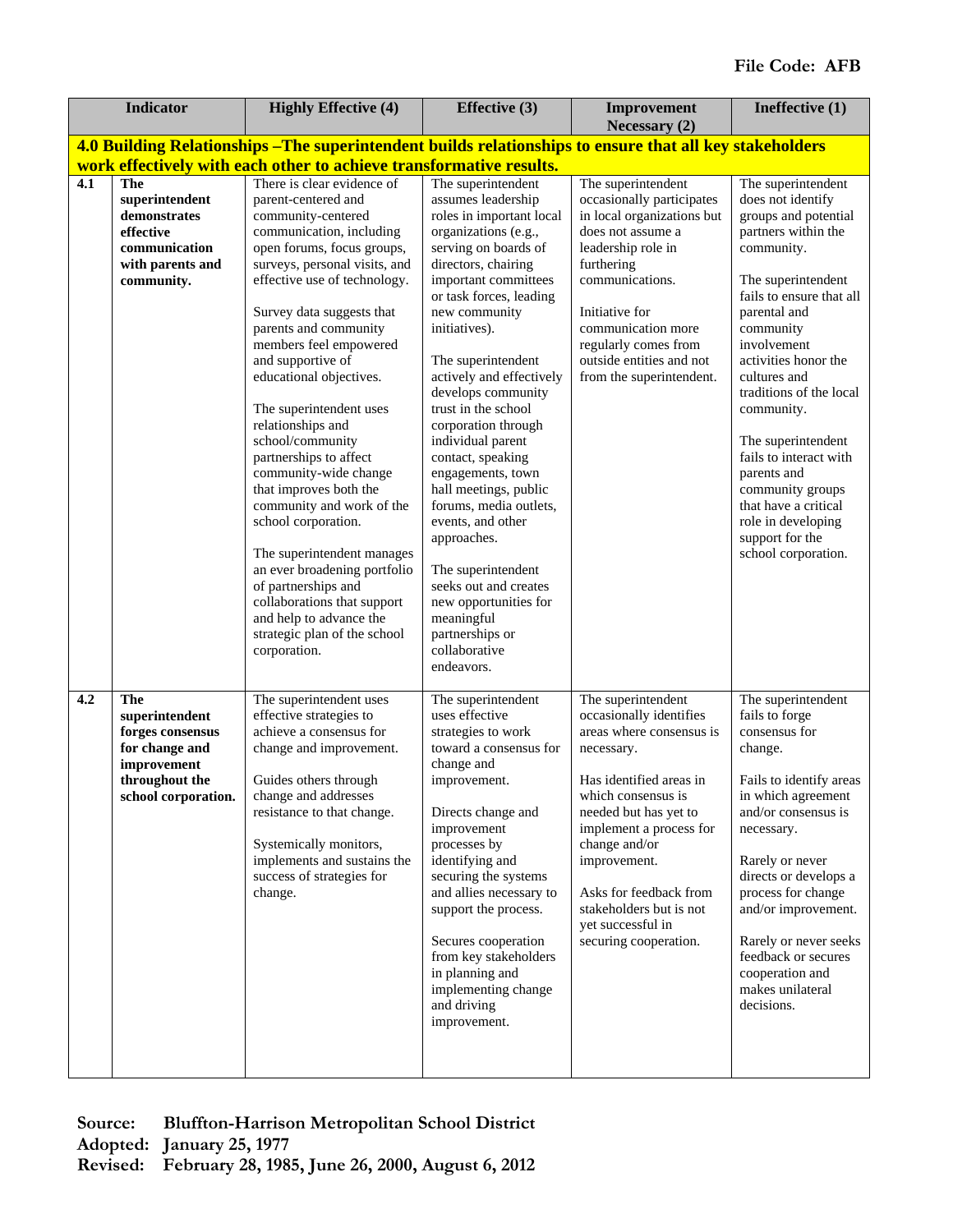|     | <b>Indicator</b>                                                                                                                                       | <b>Highly Effective (4)</b>                                                                                                                                                                                                                                                                                                                                                                                                    | <b>Effective</b> (3)                                                                                                                                                                                                                                                                                                                                                                                                                      | Improvement<br>Necessary (2)                                                                                                                                                                     | Ineffective (1)                                                                                                                                                                                            |
|-----|--------------------------------------------------------------------------------------------------------------------------------------------------------|--------------------------------------------------------------------------------------------------------------------------------------------------------------------------------------------------------------------------------------------------------------------------------------------------------------------------------------------------------------------------------------------------------------------------------|-------------------------------------------------------------------------------------------------------------------------------------------------------------------------------------------------------------------------------------------------------------------------------------------------------------------------------------------------------------------------------------------------------------------------------------------|--------------------------------------------------------------------------------------------------------------------------------------------------------------------------------------------------|------------------------------------------------------------------------------------------------------------------------------------------------------------------------------------------------------------|
| 4.3 | The<br>superintendent<br>understands the<br>role of the<br>superintendent in<br>engaging the<br>public in<br>controversial<br>issues.                  | The superintendent<br>consistently employs a<br>variety of strategies to<br>resolve conflicts and forge<br>consensus within the school<br>corporation community in a<br>constructive and respectful<br>manner.<br>The superintendent<br>consistently encourages<br>open dialogue, considers<br>diverse points of view, and<br>empowers and supports<br>administrators in utilizing<br>these conflict resolution<br>strategies. | The superintendent<br>employs a non-<br>confrontational<br>approach to resolve<br>conflicts and forge<br>consensus within the<br>school corporation<br>community in a<br>constructive and<br>respectful manner.<br>The superintendent<br>frequently encourages<br>open dialogue,<br>considers diverse<br>points of view, and<br>often empowers and<br>supports administrators<br>in utilizing these<br>conflict resolution<br>strategies. | The superintendent<br>employs a limited<br>number of strategies to<br>resolve conflicts and<br>forge consensus within<br>the school corporation<br>community with varying<br>degrees of success. | The superintendent<br>does not respond to<br>conflict in a solution-<br>oriented and/or<br>respectful manner<br>and attempts at<br>consensus building<br>around critical<br>decisions are<br>unsuccessful. |
| 4.4 | <b>The</b><br>superintendent<br>keeps the school<br>board informed on<br>issues, needs, and<br>the overall<br>operations of the<br>school corporation. | The superintendent<br>communicates with all<br>school members routinely,<br>using a variety of<br>mechanisms, such as weekly<br>notes, up-dates, and<br>telephone calls.                                                                                                                                                                                                                                                       | The superintendent<br>communicates with all<br>school board members<br>periodically.                                                                                                                                                                                                                                                                                                                                                      | The superintendent<br>communicates with<br>selected school board<br>members when needed.                                                                                                         | The superintendent<br>has little<br>communication with<br>the school board<br>outside of meetings.                                                                                                         |
| 4.5 | <b>The</b><br>superintendent<br>encourages open<br>communication<br>and dialogue with<br>school board<br>members.                                      | The superintendent has<br>created an environment<br>where input feedback and<br>from all school board<br>members is both sought and<br>encouraged.<br>The superintendent engages<br>in open discussion with the<br>school board on a consistent<br>basis.                                                                                                                                                                      | The superintendent<br>seeks input and<br>feedback from all<br>school board members<br>on a frequent basis.                                                                                                                                                                                                                                                                                                                                | The superintendent seeks<br>input and feedback from<br>only a few school board<br>members and usually to<br>garner support for<br>decisions made by the<br>superintendent.                       | The superintendent<br>rarely seeks input<br>from the school<br>board and tends to<br>make unilateral<br>decisions.                                                                                         |
| 4.6 | <b>The</b><br>superintendent<br>provides the school<br>board with a<br>written agenda and<br>background<br>material before<br>each board<br>meeting.   | The superintendent creates<br>an agenda that prioritizes<br>items related to student<br>achievement and provides<br>complete and thorough<br>background material so that<br>the board can make an<br>informed decision.                                                                                                                                                                                                        | The superintendent<br>creates an agenda that<br>routinely focuses on<br>student achievement<br>issues and provides<br>enough background<br>material to allow the<br>board to make an<br>informed decision.                                                                                                                                                                                                                                | The superintendent<br>creates an agenda that<br>occasionally includes<br>items related to student<br>achievement and<br>provides limited<br>background material.                                 | The superintendent<br>creates an agenda<br>that focuses only on<br>operational matters<br>and provides<br>insufficient<br>background material.                                                             |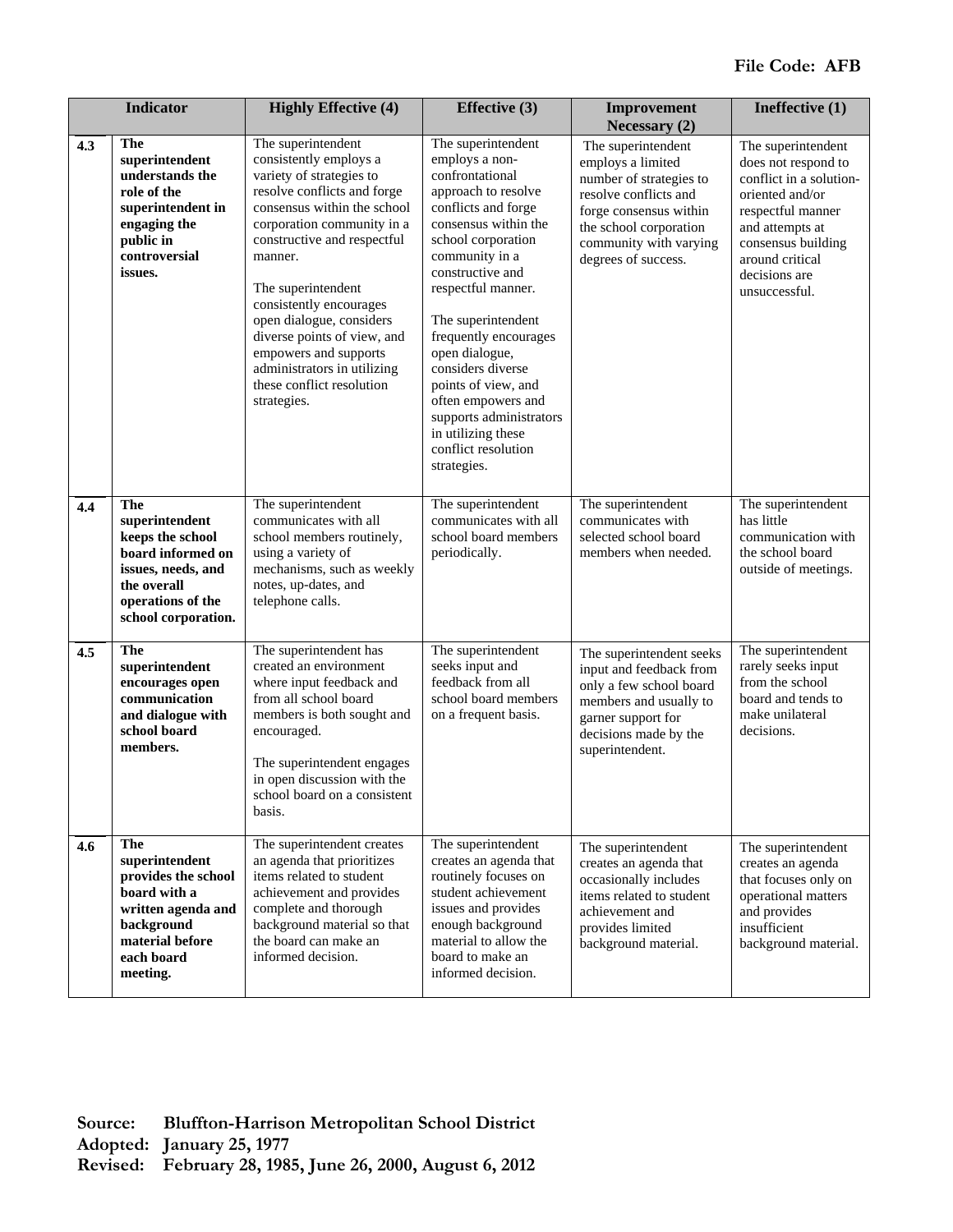|                  | <b>Indicator</b>                                                                                                                                                                                                  | <b>Highly Effective (4)</b>                                                                                                                                                                                                                                                                                                                                                                                                                                                                                                                                                                                                                        | <b>Effective (3)</b>                                                                                                                                                                                                                                                                                                                                                                                                                                                                                                                                                                                                          | Improvement<br>Necessary (2)                                                                                                                                                                                                                                                                                                                                                                                                                                                                                        | Ineffective (1)                                                                                                                                                                                                                                                                                                                                                                                                                                                                                                                                                               |
|------------------|-------------------------------------------------------------------------------------------------------------------------------------------------------------------------------------------------------------------|----------------------------------------------------------------------------------------------------------------------------------------------------------------------------------------------------------------------------------------------------------------------------------------------------------------------------------------------------------------------------------------------------------------------------------------------------------------------------------------------------------------------------------------------------------------------------------------------------------------------------------------------------|-------------------------------------------------------------------------------------------------------------------------------------------------------------------------------------------------------------------------------------------------------------------------------------------------------------------------------------------------------------------------------------------------------------------------------------------------------------------------------------------------------------------------------------------------------------------------------------------------------------------------------|---------------------------------------------------------------------------------------------------------------------------------------------------------------------------------------------------------------------------------------------------------------------------------------------------------------------------------------------------------------------------------------------------------------------------------------------------------------------------------------------------------------------|-------------------------------------------------------------------------------------------------------------------------------------------------------------------------------------------------------------------------------------------------------------------------------------------------------------------------------------------------------------------------------------------------------------------------------------------------------------------------------------------------------------------------------------------------------------------------------|
|                  |                                                                                                                                                                                                                   | 5.0 Culture of Achievement – The superintendent develops a corporation-wide culture of achievement                                                                                                                                                                                                                                                                                                                                                                                                                                                                                                                                                 |                                                                                                                                                                                                                                                                                                                                                                                                                                                                                                                                                                                                                               |                                                                                                                                                                                                                                                                                                                                                                                                                                                                                                                     |                                                                                                                                                                                                                                                                                                                                                                                                                                                                                                                                                                               |
|                  |                                                                                                                                                                                                                   | aligned to the school corporation's vision of success for every student.                                                                                                                                                                                                                                                                                                                                                                                                                                                                                                                                                                           |                                                                                                                                                                                                                                                                                                                                                                                                                                                                                                                                                                                                                               |                                                                                                                                                                                                                                                                                                                                                                                                                                                                                                                     |                                                                                                                                                                                                                                                                                                                                                                                                                                                                                                                                                                               |
| $\overline{5.1}$ | The superintendent<br>empowers building<br>leaders to set high<br>and demanding<br>academic and<br>behavior<br>expectations for<br>every student and<br>ensures that<br>students are<br>consistently<br>learning. | The superintendent leads<br>and involves the<br>administrative team in a<br>comprehensive annual<br>analysis of school and<br>corporation performance.<br>Multiple data sources are<br>utilized to analyze<br>corporation and schools'<br>strengths and weaknesses<br>and a collaborative process<br>is used to develop focused<br>and results-oriented goals.<br>Clear expectations are<br>established and<br>administrators and educators<br>are provided differentiated<br>resources and support to<br>disaggregate data and to<br>assist in identifying and<br>meeting each student's<br>academic, social, emotional,<br>and behavioral needs. | The superintendent<br>guides the<br>administrative team<br>in an annual analysis<br>of school and<br>corporation<br>performance.<br>Data sources are<br>utilized to analyze<br>the corporation and<br>schools' strengths<br>and weaknesses and<br>a collaborative<br>process is used to<br>develop measurable<br>goals.<br>Clear expectations<br>are established and<br>administrators and<br>educators are<br>provided<br>differentiated<br>resources and<br>support to<br>disaggregate data<br>and to assist in<br>identifying and<br>meeting each<br>student's academic,<br>social, emotional,<br>and behavioral<br>needs. | The superintendent<br>requests that the<br>administrative team<br>utilize data sources to<br>analyze corporation and<br>school strengths and<br>weaknesses.<br>Goals are established that<br>may not be focused or<br>measurable.<br>General expectations are<br>established and limited<br>resources and occasional<br>supports are provided to<br>support the<br>disaggregation of data and<br>to assist in identifying and<br>meeting each student's<br>academic, social,<br>emotional, and behavioral<br>needs. | The superintendent<br>does not work with<br>the administrative<br>team to gather and<br>utilize data sources<br>to analyze<br>corporation and<br>school strengths<br>and weaknesses.<br>Limited data is<br>available and a lack<br>of goal-setting is<br>evident throughout<br>the corporation.<br>The superintendent<br>does not establish<br>clear expectations<br>or provide the<br>necessary support<br>for the<br>disaggregation of<br>data and to assist in<br>identifying and<br>meeting each<br>student's academic,<br>social, emotional,<br>and behavioral<br>needs. |
| 5.2              | The superintendent<br>establishes rigorous<br>academic goals and<br>priorities that are<br>systematically<br>monitored for<br>continuous<br>improvement.                                                          | The superintendent regularly<br>reports on the progress of<br>rigorous academic goals and<br>corporation academic<br>priorities that have been<br>established by the<br>superintendent and approved<br>by the school board.<br>The monitoring of goals and<br>regular revising and<br>updating of such plans is an<br>ongoing process conducted<br>by the superintendent and<br>the board.                                                                                                                                                                                                                                                         | The superintendent<br>has presented goals<br>for board approval<br>that clearly articulate<br>the academic rigor<br>and academic<br>priorities of the<br>corporations<br>program.<br>Approved goals are<br>shared and available<br>for the entire<br>community.                                                                                                                                                                                                                                                                                                                                                               | The superintendent has<br>occasionally made some<br>reference to academic<br>goals and school<br>improvement priorities,<br>but there are no<br>established written goals<br>or formats for academic<br>rigor or improvement<br>approved by the board.                                                                                                                                                                                                                                                              | The employees of<br>the school<br>corporation and the<br>school community<br>are unaware of the<br>school corporation<br>academic goals and<br>priorities and there<br>is no apparent and<br>definitive academic<br>direction<br>established by the<br>superintendent.                                                                                                                                                                                                                                                                                                        |

**Source: Bluffton-Harrison Metropolitan School District**

**Adopted: January 25, 1977**

**Revised: February 28, 1985, June 26, 2000, August 6, 2012**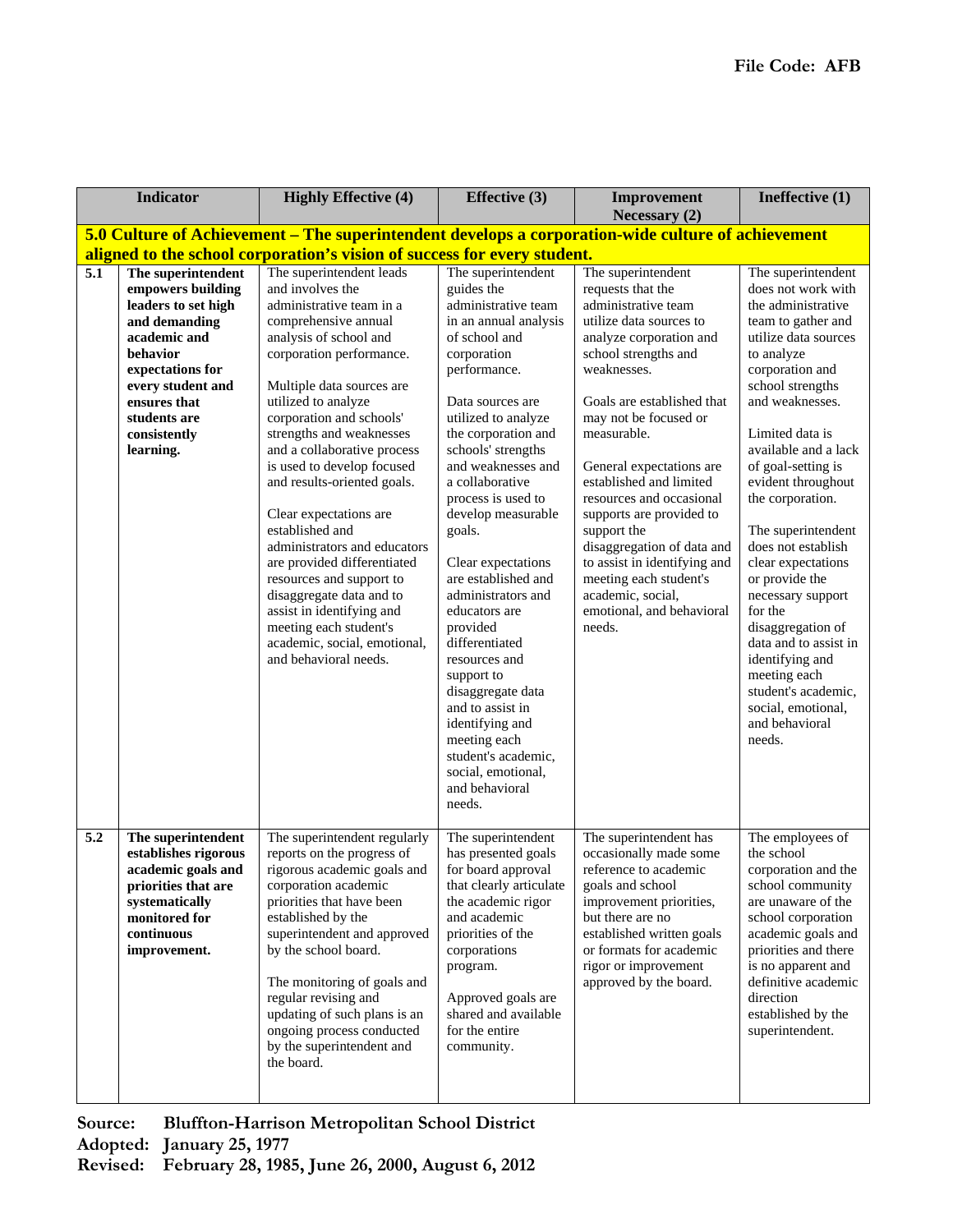|     | <b>Indicator</b>      | <b>Highly Effective (4)</b>  | <b>Effective</b> (3)   | Improvement                | Ineffective (1)     |
|-----|-----------------------|------------------------------|------------------------|----------------------------|---------------------|
|     |                       |                              |                        | Necessary $(2)$            |                     |
| 5.3 | The superintendent    | The superintendent           | The superintendent     | The superintendent         | The superintendent  |
|     | ensures that all      | establishes clear            | establishes clear      | establishes general        | does not set        |
|     | students have full    | expectations and provides    | expectations and       | expectations and           | expectations and    |
|     | and equitable access  | resources that enable        | provides resources     | resources are limited to   | resources are not   |
|     | to educational        | administrators and teachers  | that enable            | students who are           | allocated on the    |
|     | programs,             | to identify each student's   | administrators and     | struggling academically    | basis of any        |
|     | curricula, and        | academic, social, emotional, | teachers to identify a | or behaviorally.           | identified needs of |
|     | available supports.   | and behavioral needs.        | majority of students'  |                            | students.           |
|     |                       |                              | academic, social,      |                            |                     |
|     |                       |                              | emotional, and         |                            |                     |
|     |                       |                              | behavioral needs.      |                            |                     |
| 5.4 | The superintendent    | The superintendent sets      | The Superintendent     | The superintendent sets    | The superintendent  |
|     | guides building-level | clear expectations and       | sets clear             | general expectations and   | does not set        |
|     | staff to build        | provides resources to        | expectations and       | provides occasional        | expectations or     |
|     | productive and        | support administrators to    | provides support for   | support for administrators | provide support for |
|     | respectful            | consistently and regularly   | administrators to      | to engage families in      | administrators to   |
|     | relationships with    | engage all families in       | regularly engage       | supporting their           | regularly           |
|     | parents/guardians     | supporting their children's  | families in            | children's learning at     | communicate with    |
|     | and engage them in    | learning at school and home. | supporting their       | school and home.           | families on ways to |
|     | their children's      |                              | children's learning at |                            | support their       |
|     | learning.             |                              | school and home.       |                            | children's learning |
|     |                       |                              |                        |                            | at school and home. |
|     |                       |                              |                        |                            |                     |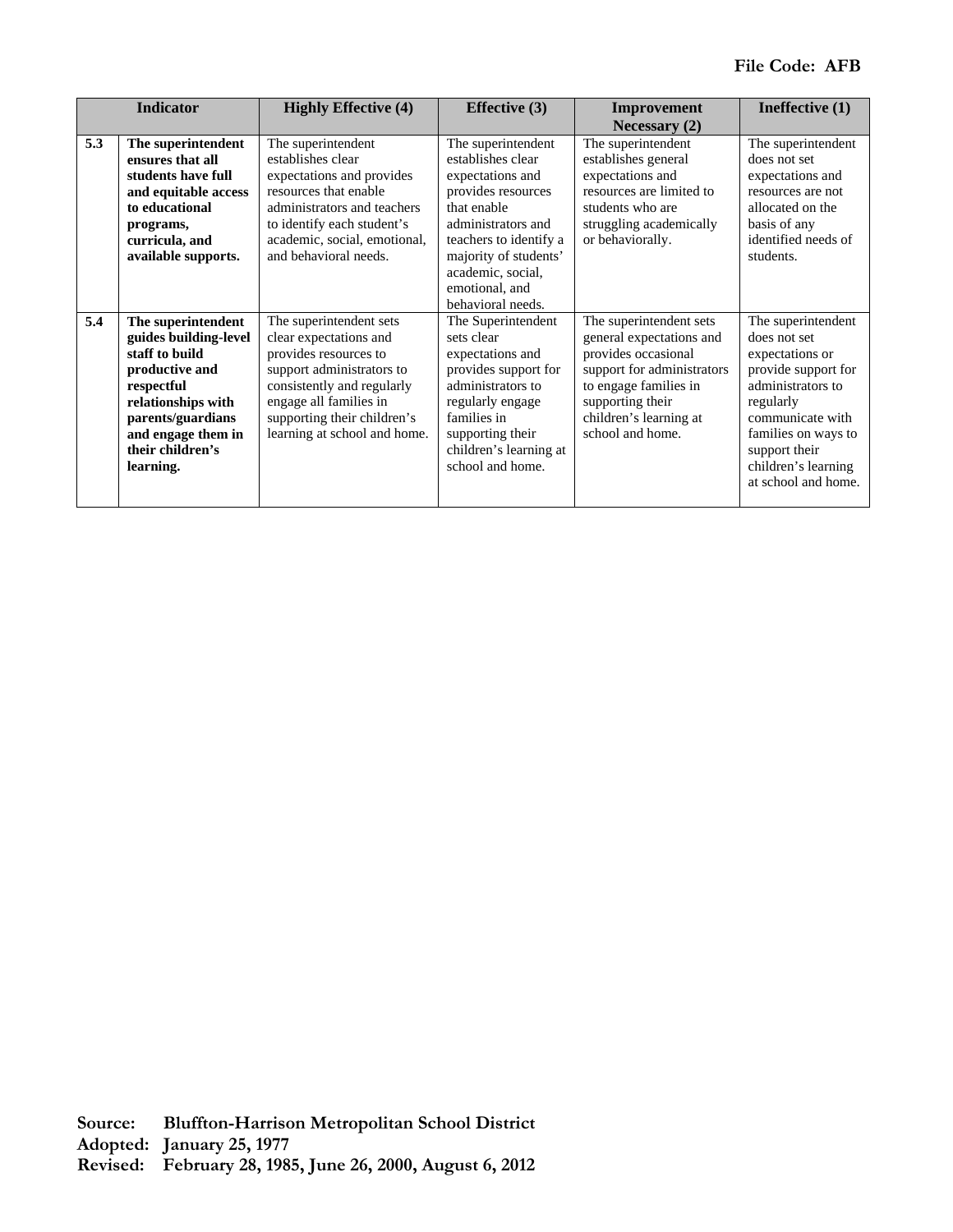|     | <b>Indicator</b>                   | <b>Highly Effective (4)</b>                                                                           | <b>Effective (3)</b>                          | Improvement<br>Necessary (2)                     | Ineffective (1)                            |
|-----|------------------------------------|-------------------------------------------------------------------------------------------------------|-----------------------------------------------|--------------------------------------------------|--------------------------------------------|
|     |                                    | 6.0 Organizational, Operational, and Resource Management – The superintendent leverages               |                                               |                                                  |                                            |
|     |                                    | organizational, operational, and resource management skills to support school corporation improvement |                                               |                                                  |                                            |
|     |                                    | and achieve desired educational outcomes.                                                             |                                               |                                                  |                                            |
| 6.1 | The superintendent                 | Decision making is neither                                                                            | The pattern of                                | Some decisions are                               | Data is rarely used                        |
|     | employs factual                    | by consensus nor by                                                                                   | decision-making                               | based on data, but others                        | for decisions.                             |
|     | basis for decisions,               | leadership mandate, but is                                                                            | reflects a clear reliance                     | are the result of personal                       |                                            |
|     | including specific                 | consistently based on the                                                                             | on state and                                  | preference and tradition.                        | The predominant                            |
|     | reference to                       | data.                                                                                                 | corporation student                           |                                                  | decision making                            |
|     | internal and<br>external data on   | Data is reflected in all                                                                              | achievement data as<br>well as on curriculum. |                                                  | methodology is<br>mandated from the        |
|     | student                            | decisions, ranging from                                                                               | instruction, and                              |                                                  | superintendent or                          |
|     | achievement and                    | course and classroom                                                                                  | leadership practices                          |                                                  | based on what is                           |
|     | objective data on                  | assignments to the                                                                                    | data.                                         |                                                  | popular.                                   |
|     | curriculum,                        | discontinuance of                                                                                     |                                               |                                                  |                                            |
|     | teaching practices,                | programs.                                                                                             |                                               |                                                  |                                            |
|     | and leadership                     |                                                                                                       |                                               |                                                  |                                            |
|     | practices.                         | The superintendent can cite                                                                           |                                               |                                                  |                                            |
|     |                                    | specific examples of<br>practices that have been                                                      |                                               |                                                  |                                            |
|     |                                    | changed, discontinued,                                                                                |                                               |                                                  |                                            |
|     |                                    | and/or initiated based on                                                                             |                                               |                                                  |                                            |
|     |                                    | data analysis.                                                                                        |                                               |                                                  |                                            |
|     |                                    |                                                                                                       |                                               |                                                  |                                            |
|     |                                    | A variety of data sources,                                                                            |                                               |                                                  |                                            |
|     |                                    | including qualitative and                                                                             |                                               |                                                  |                                            |
|     |                                    | quantitative, are used.                                                                               |                                               |                                                  |                                            |
|     |                                    |                                                                                                       |                                               |                                                  |                                            |
|     |                                    | Data sources include state,                                                                           |                                               |                                                  |                                            |
|     |                                    | corporation, school, and<br>classroom assessments.                                                    |                                               |                                                  |                                            |
|     |                                    |                                                                                                       |                                               |                                                  |                                            |
|     |                                    | Inferences from data are                                                                              |                                               |                                                  |                                            |
|     |                                    | shared widely outside the                                                                             |                                               |                                                  |                                            |
|     |                                    | school community to                                                                                   |                                               |                                                  |                                            |
|     |                                    | identify and replicate the                                                                            |                                               |                                                  |                                            |
|     |                                    | most effective practices.                                                                             |                                               |                                                  |                                            |
|     |                                    |                                                                                                       |                                               |                                                  |                                            |
| 6.2 | The superintendent<br>demonstrates | The superintendent creates<br>new opportunities for                                                   | The superintendent<br>personally uses email,  | The superintendent has<br>mastered some, but not | The superintendent<br>has limited literacy |
|     | personal                           | technological learning and                                                                            | word processing,                              | all, software required for                       | with technology.                           |
|     | proficiency in                     | empowers the                                                                                          | spreadsheets,                                 | proficient performance.                          |                                            |
|     | technology                         | administrative team to use                                                                            | presentation software,                        |                                                  | There is little or no                      |
|     | implementation                     | new technology initiatives.                                                                           | and other software such                       | The superintendent takes                         | evidence of the                            |
|     | and utilization.                   |                                                                                                       | as student data                               | the initiative to learn                          | superintendent                             |
|     |                                    | The superintendent serves                                                                             | management systems.                           | new technology but                               | taking a personal                          |
|     |                                    | as a model for technology                                                                             |                                               | rarely becomes                                   | initiative to learn                        |
|     |                                    | implementation.                                                                                       | The superintendent                            | proficient in its use.                           | new technology.                            |
|     |                                    |                                                                                                       | utilizes technology<br>within his/her daily   |                                                  |                                            |
|     |                                    |                                                                                                       | responsibilities.                             |                                                  |                                            |
|     |                                    |                                                                                                       |                                               |                                                  |                                            |

**Source: Bluffton-Harrison Metropolitan School District**

**Adopted: January 25, 1977**

**Revised: February 28, 1985, June 26, 2000, August 6, 2012**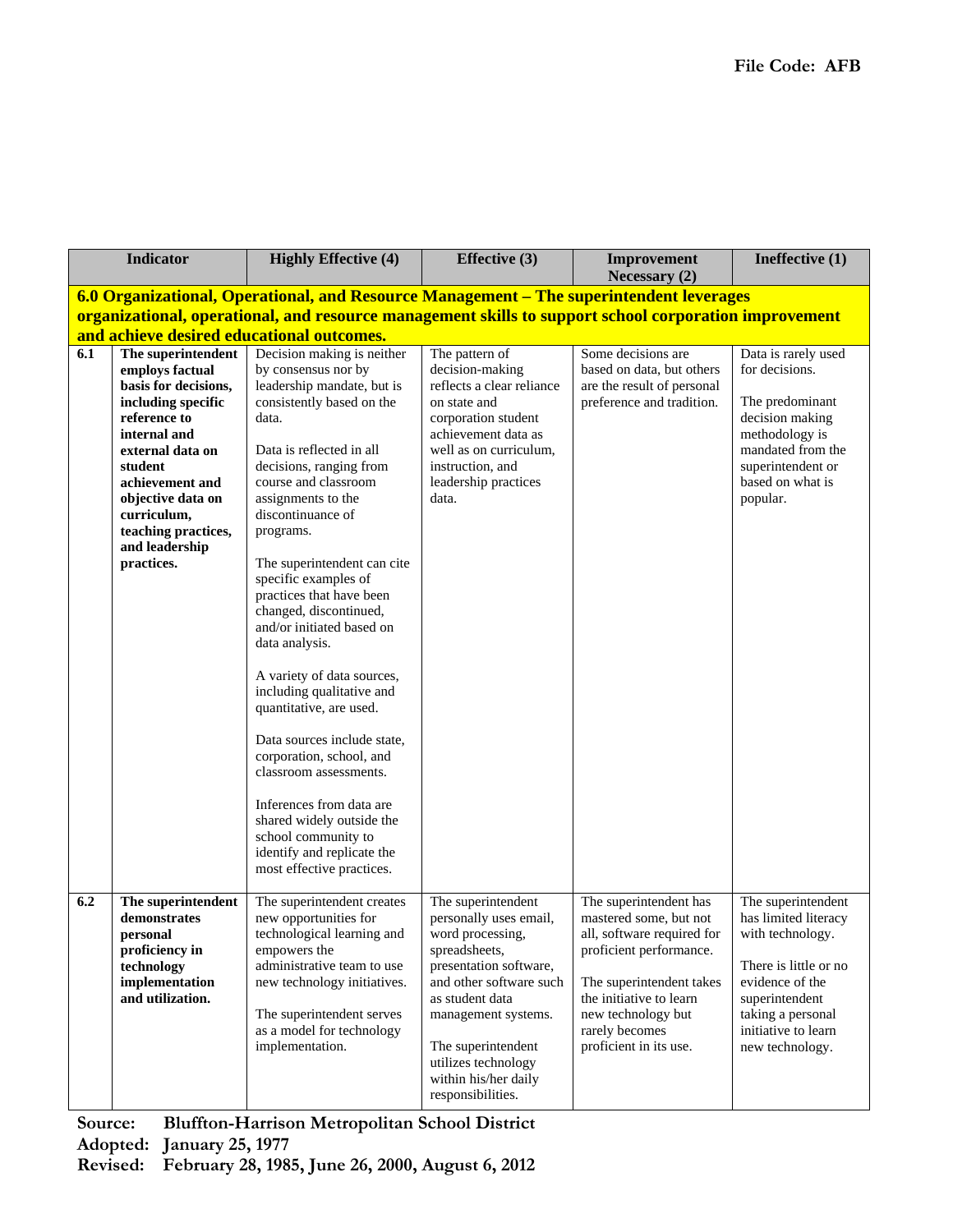| 6.3 | The superintendent<br>oversees the use of<br>practices for the<br>safe, efficient, and<br>effective operation<br>of the school<br>corporation's<br>physical plant,<br>equipment, and<br>auxiliary services<br>(e.g., food services,<br>student<br>transportation). | The superintendent ensures<br>there are procedures in<br>place to address the safety<br>of students and staff in the<br>event of a disaster.<br>Staff members have a<br>working knowledge of<br>procedures.<br>The superintendent ensures<br>staff is properly trained and<br>competent to carry out their<br>duties with respect to the<br>corporation's physical<br>plant, equipment, and<br>auxiliary services.<br>Monitoring steps are in<br>place to measure operation<br>efficiencies. | The superintendent<br>ensures there are<br>procedures in place to<br>address the safety of<br>students and staff in the<br>event of a disaster.<br>Periodic review of<br>these procedures is in<br>place.<br>The superintendent<br>provides opportunities<br>for staff training in<br>order to carry out their<br>duties with respect to<br>the corporation's<br>physical plant,<br>equipment, and<br>auxiliary services. | The superintendent has<br>procedures in place to<br>address the safety of<br>students and staff in the<br>event of a disaster.<br>The superintendent<br>attempts to provide a<br>safe and efficient<br>operation of the<br>corporation's physical<br>plant, equipment, and<br>auxiliary services. | The superintendent<br>has limited or no<br>procedures in place<br>to address the safety<br>of students and staff<br>in the event of a<br>disaster.<br>The superintendent<br>pays little or no<br>attention to the<br>oversight of the safe<br>and efficient<br>operation of the<br>corporation. |
|-----|--------------------------------------------------------------------------------------------------------------------------------------------------------------------------------------------------------------------------------------------------------------------|----------------------------------------------------------------------------------------------------------------------------------------------------------------------------------------------------------------------------------------------------------------------------------------------------------------------------------------------------------------------------------------------------------------------------------------------------------------------------------------------|---------------------------------------------------------------------------------------------------------------------------------------------------------------------------------------------------------------------------------------------------------------------------------------------------------------------------------------------------------------------------------------------------------------------------|---------------------------------------------------------------------------------------------------------------------------------------------------------------------------------------------------------------------------------------------------------------------------------------------------|-------------------------------------------------------------------------------------------------------------------------------------------------------------------------------------------------------------------------------------------------------------------------------------------------|
| 6.4 | The superintendent<br>provides<br>responsible fiscal<br>stewardship.                                                                                                                                                                                               | The superintendent<br>regularly saves fiscal<br>resources for the<br>corporation and reallocates<br>those resources to help the<br>corporation achieve its<br>strategic priorities.<br>Results indicate the positive<br>impact of reallocated<br>resources in achieving<br>strategic priorities.<br>The superintendent has<br>established processes to<br>increase fiscal resources,<br>e.g., grants, donations, and<br>community resources.                                                 | The superintendent<br>leverages knowledge of<br>the budgeting process,<br>categories, and funding<br>sources to maximize all<br>available dollars to<br>achieve strategic<br>priorities.                                                                                                                                                                                                                                  | The superintendent lacks<br>proficiency in using<br>budget to focus<br>resources on strategic<br>priorities.                                                                                                                                                                                      | The superintendent<br>has little proficiency<br>in sound budgetary<br>practices.                                                                                                                                                                                                                |
| 6.5 | The superintendent<br>demonstrates<br>compliance with<br>legal requirements.                                                                                                                                                                                       | The superintendent<br>demonstrates an<br>understanding of the legal<br>standards and board policy<br>requirements of the<br>corporation, and<br>consistently adheres to<br>those standards and<br>requirements.                                                                                                                                                                                                                                                                              | The superintendent<br>demonstrates an<br>awareness of the legal<br>standards and board<br>policy requirements of<br>the school corporation<br>and adheres to those<br>standards and<br>requirements.                                                                                                                                                                                                                      | The superintendent is not<br>respectful of legal<br>standards and/or board<br>policy requirements.                                                                                                                                                                                                | The superintendent is<br>unaware of the legal<br>standards and board<br>policy requirements.                                                                                                                                                                                                    |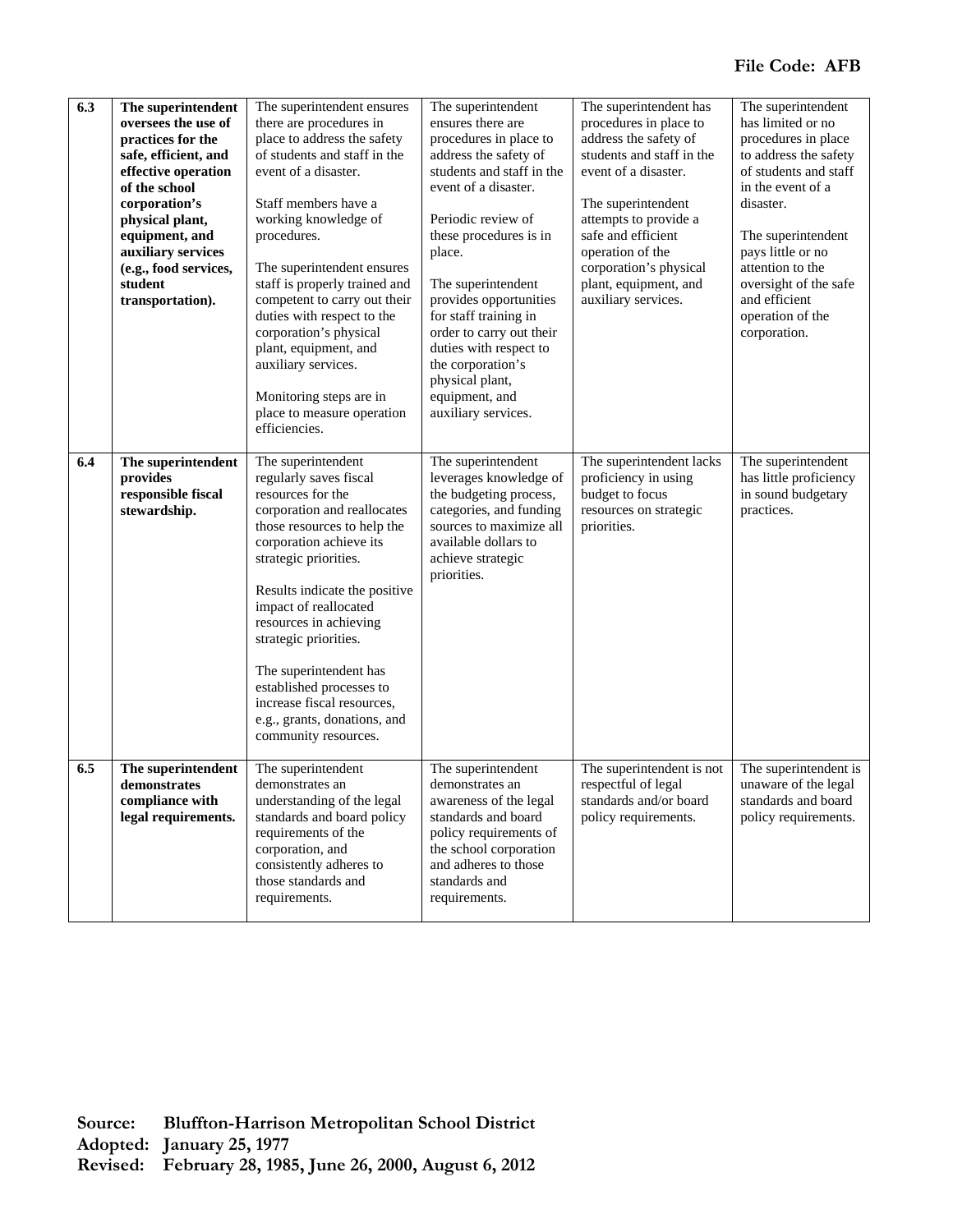## **Bluffton-Harrison Metropolitan School District**

## **Superintendent Evaluation Metrics July 2012**

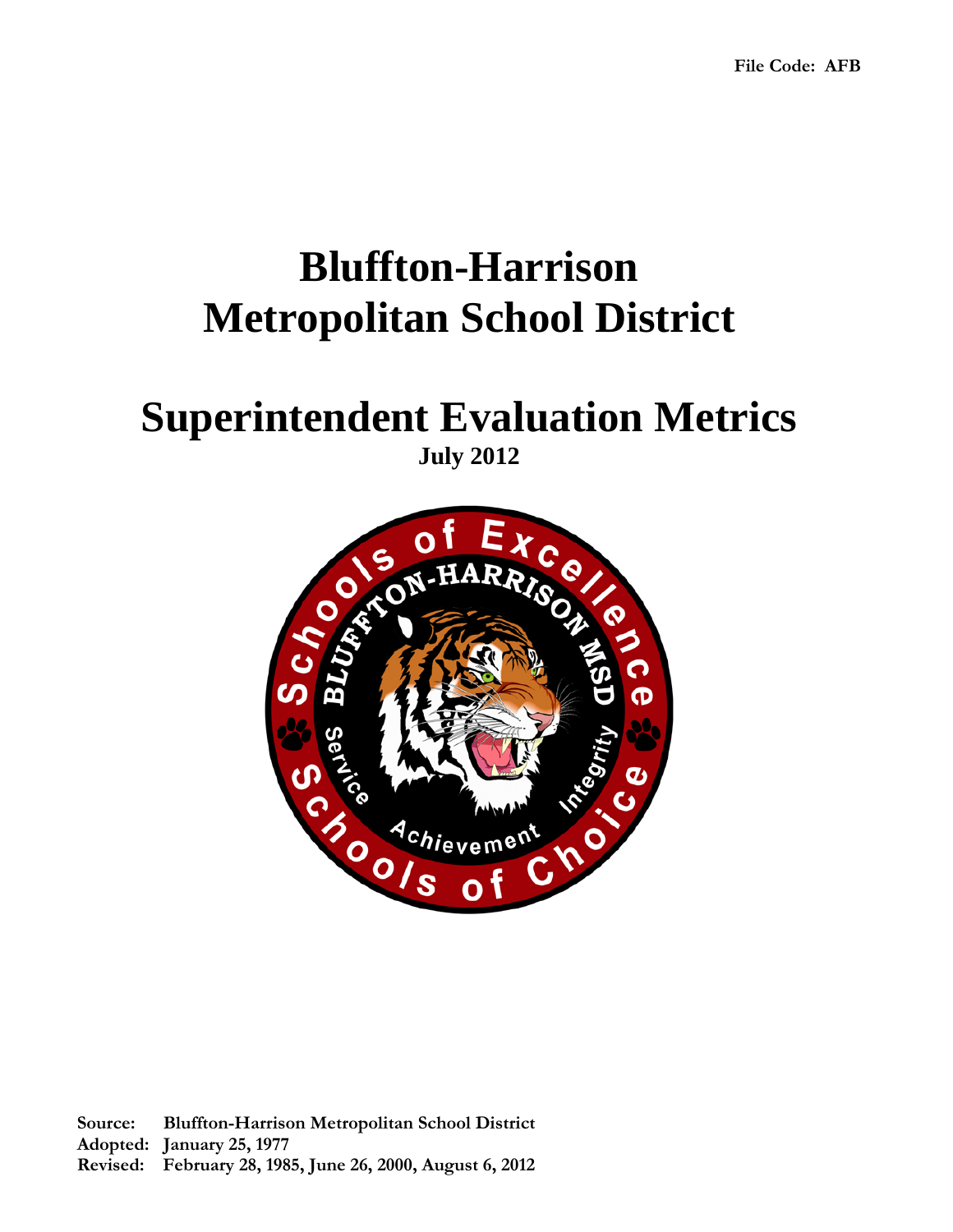### **BHMSD Superintendent Evaluation Metrics**

50% Leadership Outcomes, 25% A-F Grade, 25% Goals/Objectives



#### **LEADERSHIP OUTCOMES (50%):**

BHMSD Superintendent Effectiveness Rubric (50%): This score is obtained from the evaluation rating from the BHMSD Superintendent Evaluation Rubric. The process for determining this is outlined in the rubric itself. It is weighted at 50% of the superintendent's comprehensive rating.

#### **STUDENT LEARNING DATA (25%):**

A-F Accountability Grade (25%): The Accountability A-F Grade is obtained through its own rating process that incorporates growth and achievement. This rating will be provided by the IDOE to include in the evaluation. It is weighted at 25% of the superintendent's comprehensive rating in this example.

|          |               |        | <b>or</b> |
|----------|---------------|--------|-----------|
| 4 Points | $\sim$ Points | Points | Point     |